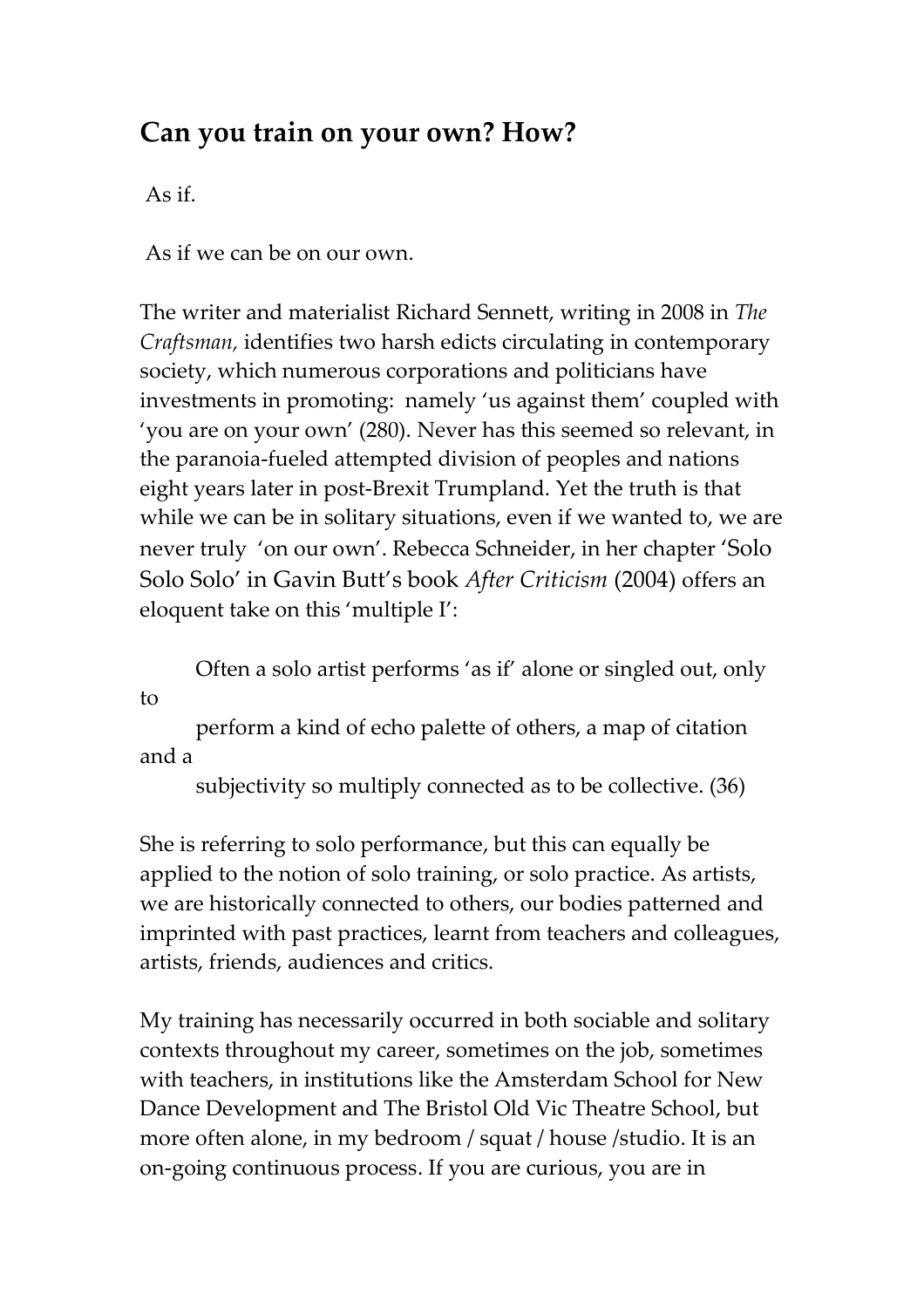constant training, learning new skills and maintaining ones already learnt. Endless repetition of physical or vocal exercises, for example, is our bread and butter, done to feed physical tone - as boring done alone as in a group.

What does this solitary practice space consist of, and how can it be productive? Guy Claxton (2008) offers a useful dynamic model of mental creative space as three dimensional, which he calls 'The Glide Space of Creativity'. In this model, three different dimensions of attention exist simultaneously, involving focus, direction and interaction. Applied to solo training, these categories specify what is particular about it. Practising alone mainly engages solitary as opposed to sociable interactions. Certain mental modes are more condusive to a solitary environment, like contemplation, reverie or intuitive thinking, as well as 'hard thinking' modes like analysis or dramaturgical feedback. Training alone heightens physical interactions with inanimate 'others' in the room, like the floor, the pen, the paintbrush, the ballet bar or yoga mat. Practising alone involves both concentrated and diffuse foci of attention: concentrated in listening intently to one's own body and senses and at the same time, diffuse, in order to read the periphery of where one is, in space and time. The direction of the solo practitioners attention has to be both inwards; towards feelings, sensations, intuitions and somatic memories as well as outwards; to how ones working might appear to someone else. Training alone therefore requires us to be both learner, immersed in the work, and facilitator, or director, outside the working process, looking in.

This is hard, and (dare I say it) expert work. By expert, I mean drawing on experience and a history of experiment, repetition and failure. As Susan Melrose points out in 2011, in her keynote address *'*A Cautionary Note or Two, Amid the Pleasures and Pains of Participation in Performance-making as Research', the etymological root of expert (as with experience and experiment) is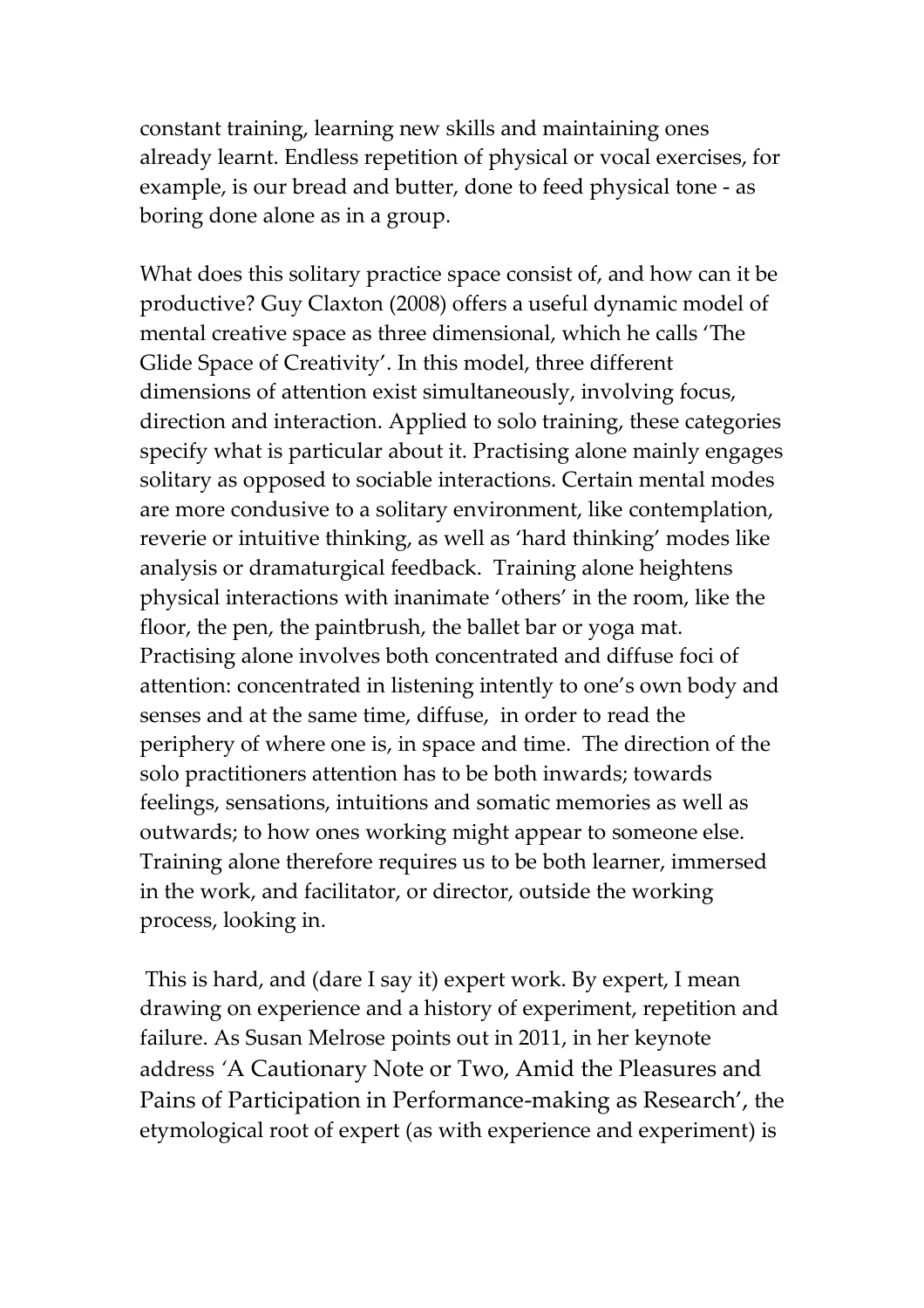*experiri,* meaning 'to try'. So expertise is both a profound practised knowing, as well as more simply, giving it a go.

Practising with others is, at times, essential for the development of a professional performance practitioner. The presence of a teacher, as one who has failed more than you, over time, allows for someone else to see embodied patterns you might not be aware of, or to introduce new information verbally or physically. Another pair of eyes is looking out for you, noticing peripheral blind spots. Working with others can also be faster than working alone. However, solo training also offers specific challenges and rewards.

You develop a muscle of responsiveness, an agency that involves getting up off your arse and doing something – alone – which is hard work. There is no one there to be late for, no set plan decided beforehand, and no body sweating companionably, next to you. It makes you self-sufficient, potentially more capable when you do collaborate and work with others.

The absence of discussion, words and noise stills the madding crowd, away from debate and potential conflicts. In solitude, a more contemplative environment is possible, with time for selfreflection. There is also time for obsession and specific, detailed pursuit of one thing without interruption. The ever so popular 'outside eye' is closed or asked to look elsewhere and your internal eye is activated, developing your own specific awareness of your voice, body, energies and interactions.

So how do we practice alone, then?

Some suggestions, from my own solo practice and the echoes of others whom I have interviewed about solo creative working. Amongst them, loudly or calmly bending my ear when writing this, are Nigel Charnock, Wendy Houstoun, Tim Etchells and Mike Pearson.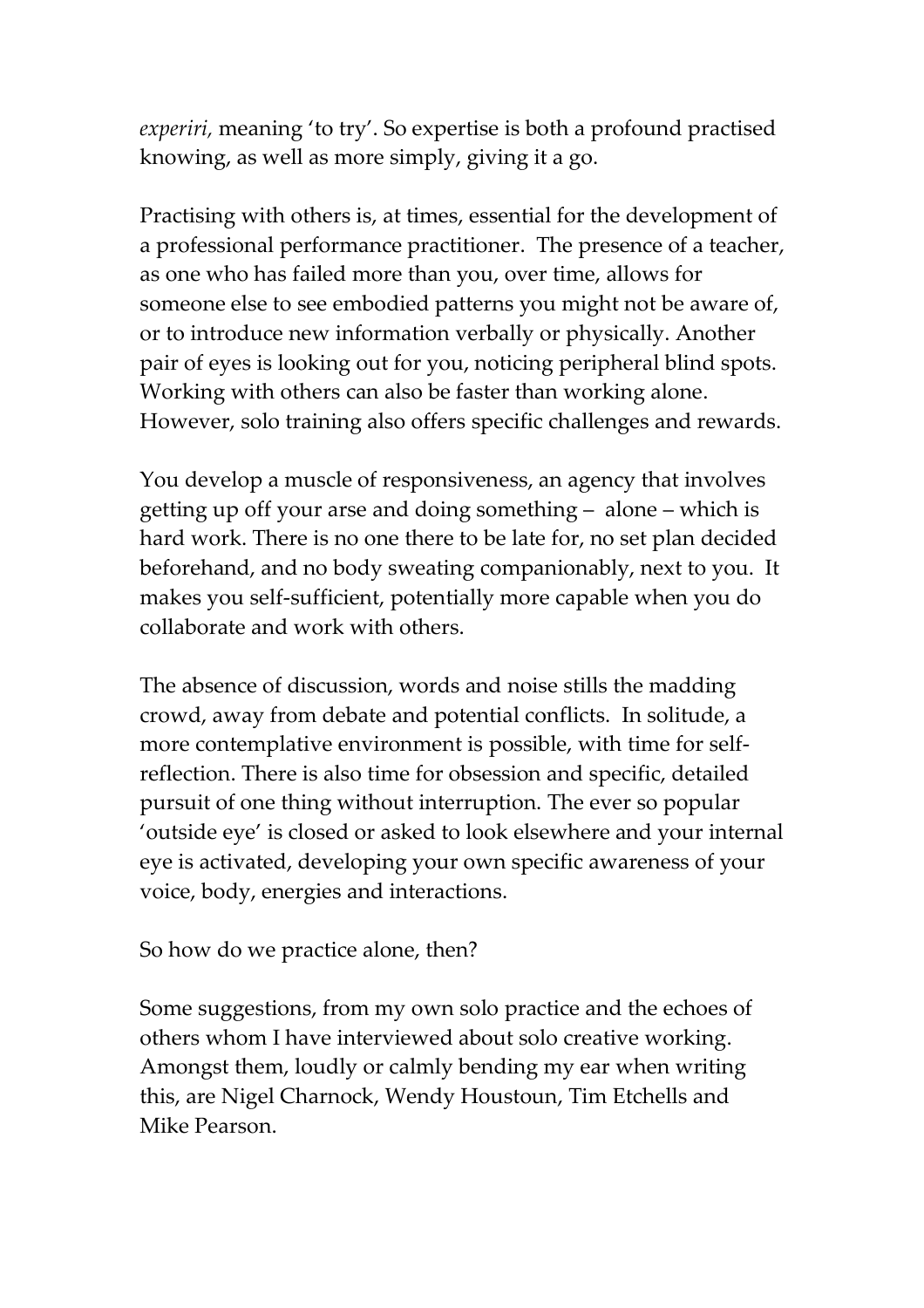Listen to yourself, your body. Pay particular attention to the soft monologue that issues from your arsehole.

Nigel said to make a plan of working, which you can stick to, or deviate from, at will.

Talk to yourself, physically, verbally.

Nigel asked what do you need to do, now, and now and now, and how do you feel?'

Practice. Practice.

Wendy wryly affirmed that you just have to keep doing it, keep doing it.

Use mirrors. Use video.

Repeat. Repeat. Repeat.

Nigel also said to embrace technique, so you can forget it, easily.

Surprise yourself into the unknown. Create an obstacle course, where you can jump, trip and bruise your brain. Or toe, at least. Make your opponents' tough – loud music, impossible jumps, big blocks of text: rugged terrain, which you can fall into and also stride across.

Enjoy falling.

Practice. Practice.

Perform. Performance as a training ground – alone on stage but not in the room. Solo performing means listening to the audience, and working to be connected.